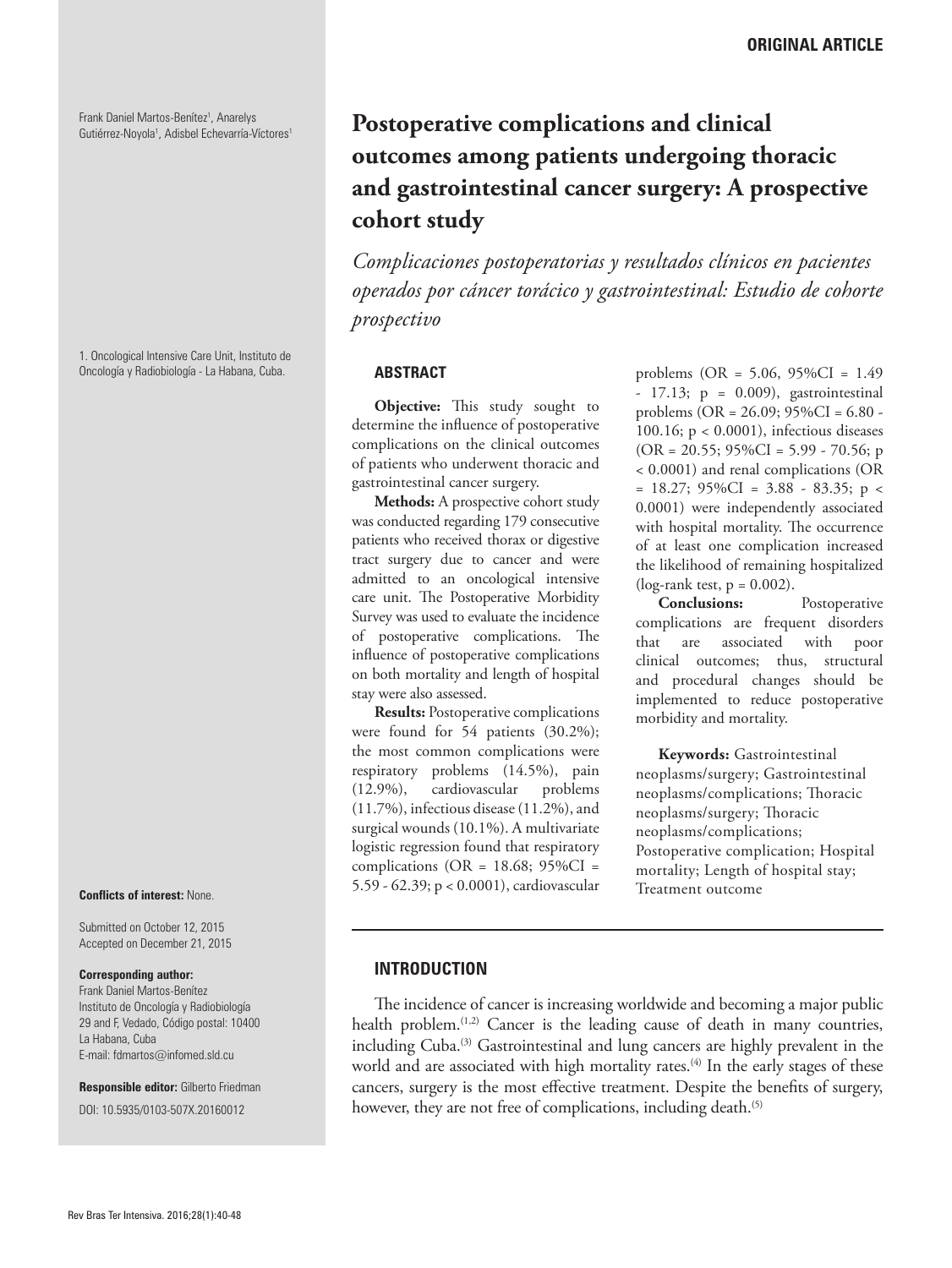Postoperative complications are frequent events, particularly among patients at high risk.<sup>(6)</sup> These complications have both clinical effects during the immediate postoperative period and long-term effects on quality of life impairment and increased mortality.(5,7) The complications that occur after surgery are challenging for physicians because they are sometimes unpredictable, have relatively sudden onset, and can develop quickly toward death. Many patients with acute pathophysiological disorders require admission to intensive care units (ICU) for better disease control and management.

Approximately 200 million people are estimated to undergo major non-cardiac surgery each year, and nearly 1 million die as a result.<sup>(8)</sup> Knowledge of the factors associated with postoperative mortality allows for better clinical decision making, not only to act and correct modifiable factors but also to operate at the right time and optimize surgical outcomes.

Although the likely predictors of death after surgery have been studied extensively,<sup>(9-12)</sup> the available knowledge regarding the effect of postoperative complications on mortality is limited, especially in the context of patients who have undergone cancer surgery. Thus, the current study was conducted to determine the influence of postoperative complications on both mortality and hospital stay among patients undergoing surgery for thoracic and gastrointestinal cancer.

# **METHODS**

A prospective cohort study was conducted from January 2014 to December 2014 at the oncological ICU (OICU) of the Institute of Oncology and Radiobiology (Instituto de Oncología y Radiobiología; IOR) in Cuba. The IOR is a tertiary referral hospital for the care of patients with cancer, and it has 220 beds for in-patient hospitalization. The OICU has 12 beds and cares for approximately 400 patients undergoing cancer surgery, either elective or emergency, each year. The current study was conducted in accordance with the Declaration of Helsinki, and it was approved by the Scientific Council and the Ethics Committee for Scientific Research of the OICU (November 2013). Written informed consent was obtained from all patients.

A total of 525 consecutive patients were admitted to the OICU during the study period; of these patients, 195 underwent either thoracic surgery (thoracic wall, lung, or mediastinal resection) or digestive tract surgery

(esophagus, stomach, hepato-biliary-pancreatic, small intestine, or colon-rectum) for cancer. Patients undergoing palliative surgery and those for whom  $\geq$  75% of the tumor could not be removed (including metastases; Figure 1) were excluded because patients in advanced stages can show basic features that distinguish them from those with cancer in remission. Thus, their exclusion reduced the risk of selection bias.



**Figure 1 - Flowchart of participants. OICU - oncological intensive care unit.** 

The following demographic and clinical data were obtained at OICU admission: age, sex, emergency surgery, American Society of Anesthesiology (ASA) class  $\geq$  3,<sup>(13)</sup> location of the surgery, surgical time, adverse intraoperative event,  $(14)$  and Acute Physiology and Chronic Health Evaluation (APACHE) II scale score.<sup>(15)</sup>

Postoperative complications were monitored daily throughout the patient's stay in the OICU, and these complications were assessed using the Postoperative Morbidity Survey (POMS). The POMS measures nine domains of morbidity, in which the presence or absence of morbidity according to the defining criteria is recorded for each domain (Table 1). The POMS accurately describes the prevalence pattern of postoperative complications.<sup>(16)</sup> This system has been well validated across different populations and provides objective evidence of postoperative complications.(17,18)

The assessed clinical outcomes were mortality in the OICU, length of OICU stay, hospital mortality, and length of hospital stay. Hospital mortality was the primary response variable analyzed.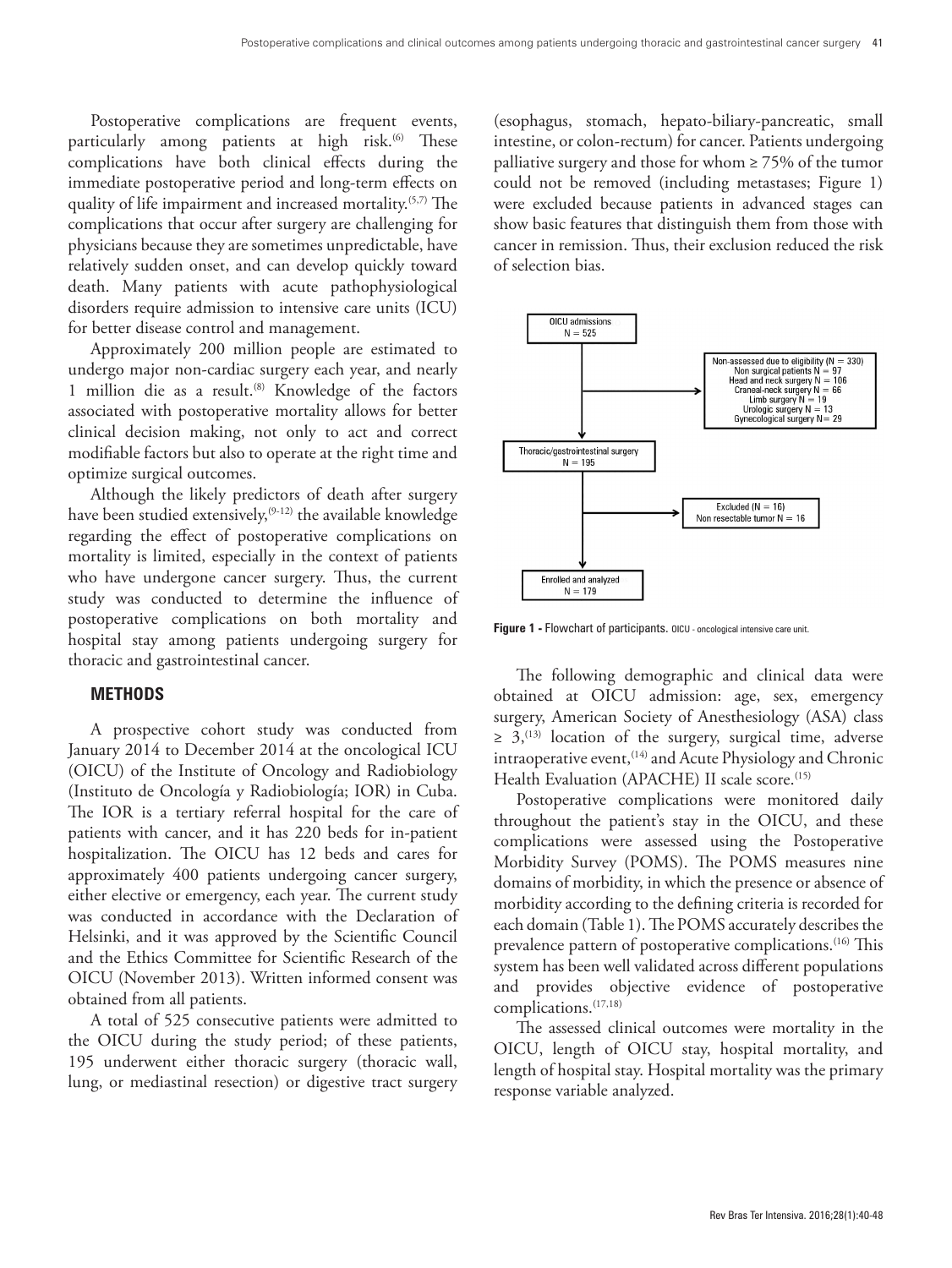| <b>Type of postoperative</b><br>complication | Defining criteria                                                                                                                                                                   | Data source                                                                          |
|----------------------------------------------|-------------------------------------------------------------------------------------------------------------------------------------------------------------------------------------|--------------------------------------------------------------------------------------|
| Respiratory                                  | Need for oxygen or respiratory support                                                                                                                                              | Patient monitoring, table of clinical indications                                    |
| Microbiology                                 | Antibiotics* or pyrexia $>$ 38 $\degree$ C over previous 24 hours                                                                                                                   | Record of vital signs, table of clinical indications                                 |
| Renal                                        | Oliguria, raised serum creatinine levels, new urinary catheter                                                                                                                      | Record of fluid balance, analytical results, patient monitoring                      |
| Gastrointestinal                             | Failure of enteral feeding                                                                                                                                                          | Questions for the patient, record of fluid balance, table of clinical<br>indications |
| Cardiovascular                               | Diagnosis or treatment within last 24 hours for any of the following:<br>new acute myocardial infarct, hypotension, arrhythmia, cardiogenic<br>pulmonary edema, or thrombotic event | Table of clinical indications, medical notes                                         |
| Neurological                                 | Cerebrovascular accident/transient ischemic attack, confusion, delirium,<br>coma                                                                                                    | Medical notes, questions for the patient                                             |
| Hematological                                | Use of red cells, platelets, fresh-frozen plasma, cryoprecipitates within<br>last 24 hours                                                                                          | Record of fluid balance, table of clinical indications                               |
| Surgical wound                               | Infection/wound dehiscence needing exploration or drainage of pus                                                                                                                   | Medical notes, microbiological results                                               |
| Pain                                         | New pain requiring parenteral opioids or additional regional analgesia                                                                                                              | Table of clinical indications, questions for the patient                             |

**Table 1 -** Domains, definition criteria, and data sources of the Postoperative Morbidity Survey

#### **Statistical analyses**

Categorical variables are shown as percentages, whereas continuous variables are represented as means and standard deviations (SD) or medians with interquartile ranges (IQR) depending on whether the population was normally distributed. Between-group comparisons were performed using the chi-square  $(\chi^2)$  test or Fisher's exact test based on which test was more suitable for qualitative variables. For continuous variables, *t*-tests or nonparametric procedures (e.g., the Mann-Whitney *U* test or a Kruskal-Wallis one-way ANOVA) were used depending on whether the population was normally distributed. The Kaplan-Meier method was used to assess the probability that patients had to remain hospitalized.

The primary statistical analyses were performed for hospital mortality using multivariate binary logistic regression models. Continuous variables without normal distributions were transformed before being introduced into the models. No parsimonious models were used because the analyses were associative rather than predictive. However, the number of confounds in the analyses were decreased to reduce the complexity of the models. This reduction was achieved over two phases: 1) Only those variables with a p-value of  $\leq 0.25$  in the univariate analysis and obvious clinical implications (e.g., emergency surgery and age were not included as isolated variables because both were considered to calculate the APACHE II score) were included; and 2) only variables with strong effects on the estimates were selected via *backward elimination using the* 

*likelihood ratio* (those with p-values  $\leq 0.25$  were retained, and those with p-values  $\geq 0.30$  were dropped). Then, the models for each postoperative POMS complication were built. The goodness of fit of the models was evaluated using the Hosmer-Lemeshow test, where a p-value of  $\geq$ 0.05 indicates a good fit. The results are shown as odds ratios (ORs) with 95% confidence intervals (CI).

Hypothesis tests showing a two-tailed p-value of  $\leq$ 0.05 were considered as significant. IBM® SPSS® 20.0 (IBM, Armonk, NY, USA) was used for all analyses.

### **RESULTS**

Exactly 179 patients were assessed (Figure 1), and their general features are shown in table 2. Gastrointestinal surgeries were more frequent than thoracic surgeries (63.1% *versus* 36.9%). The most common gastrointestinal surgery was colorectal (62.0%), whereas lung resection (84.9%) was the predominant thoracic surgery. The risk of death on admission to the OICU was low according to the APACHE II scale, with a median of 11.1% (IQR = 8.1% - 14.6%), although 24% of patients had a risk of death ≥ 20%. Invasive respiratory support was necessary for 14 patients (7.8%), and 10 patients (5.6%) required vasoactive drugs. Six patients (3.4%) were re-admitted to the OICU during the same hospitalization.

At least one postoperative complication occurred across 54 participants (30.2%) for a total of 151 complications; 23 patients (12.8%) had more than one complication. As shown in table 3, postoperative pain was significantly more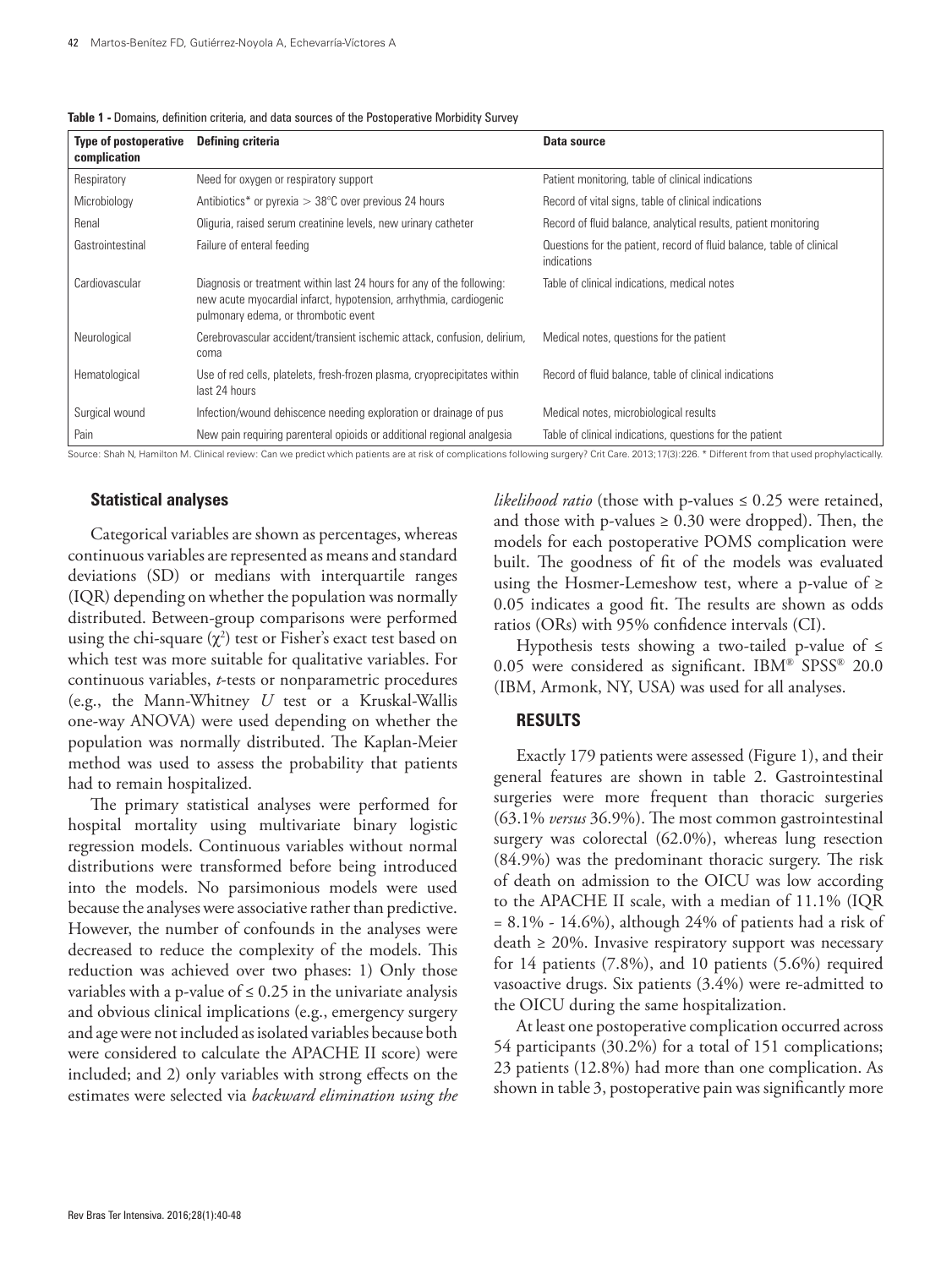**Table 2 -** General patient characteristics

| <b>Features</b>                   | $N = 179$           |
|-----------------------------------|---------------------|
| Age (years)                       | 63.0 (54.0-70.0)    |
| $Age \geq 65$ (years)             | 77 (43.5)           |
| Gender (male)                     | 93 (52.0)           |
| ASA Class $\geq$ 3                | 17(9.5)             |
| Surgical localization             |                     |
| Thorax                            | 66 (36.9)           |
| Lung resection                    | 56 (31.3)           |
| Thoracic wall                     | 3(1.7)              |
| Mediastinum                       | 7(3.9)              |
| Gastrointestinal                  | 113 (63.1)          |
| Esophagus                         | 4(2.2)              |
| Stomach                           | 31(17.3)            |
| Small intestine                   | 4 (2.2)             |
| Hepatic/Biliary/Pancreatic        | 4(2.2)              |
| Colorectal                        | 70 (39.1)           |
| Emergency surgery                 | 17(9.5)             |
| Intraoperative events             | 14 (7.8)            |
| Surgical time (minutes)           | 246.3 (54.6)        |
| APACHE II scale (score)           | $10.1 (8.1 - 12.0)$ |
| APACHE II scale $\geq$ 15 (score) | 43 (24.0)           |

ASA - American Society of Anesthesiology; APACHE - Acute Physiology and Chronic Health Evaluation. The results are shown as medians (IQR), numbers and percentages, and means with standard deviations.

frequent among patients undergoing thoracic surgery, whereas gastrointestinal complications were significantly more frequent among patients undergoing digestive tract surgery. The rates of other types of complications did not differ between groups.

No significant differences were found among patients undergoing thoracic or digestive tract surgery with regard to the occurrence of at least one complication (31.8%

thorax *versus* 29.2% gastrointestinal; p = 0.842) or more than one complication (9.1% thorax *versus* 15.0% gastrointestinal;  $p = 0.359$ ). Although the median number of complications was lower among patients undergoing thoracic surgery than those undergoing digestive tract surgery (1.0 [IQR = 1.0 - 2.0] *versus* 2.0 [IQR 1.0 - 3.0]), this difference was not significant ( $p = 0.073$ ).

Emergency surgeries were not associated with the development of postoperative complications compared with elective surgeries (16.7% emergency *versus* 6.4% elective;  $p = 0.061$ . In turn, the occurrence of any intraoperative event was significantly associated with an increased risk of developing complications (16.7% *versus* 4.0%; p = 0.012). Similarly, the median APACHE II score on admission to the OICU was significantly higher among patients who developed a postoperative complication compared with those who did not have complications (12.1 [IQR = 9.9 - 17.3] *versus* 9.9 [IQR = 7.7 - 14.6];  $p = 0.005$ ).

Thirteen patients (7.3%) died during their stay at the OICU. Mortality at the OICU was significantly higher among individuals who developed at least one complication compared with those without any postoperative complications (22.2% *versus* 0.8%;  $p < 0.001$ ).

Moreover, the overall hospital mortality was 10.1%. As shown in table 4, the preoperative and intraoperative factors associated with hospital mortality in the univariate analysis were age  $\geq 65$  years, emergency surgery, intraoperative events, and the APACHE II scale score on OICU admission.

Lung, cardiovascular, gastrointestinal, neurological, infectious disease, and renal complications were significantly more frequent among the patients who

| <b>Complications</b> | <b>Total</b><br>$N = 179$ | <b>Gastrointestinal surgery</b><br>$N = 113$ | <b>Thoracic surgery</b><br>$N = 66$ | p value |
|----------------------|---------------------------|----------------------------------------------|-------------------------------------|---------|
| Respiratory          | 26 (14.5)                 | 14(12.4)                                     | 12 (18.2)                           | 0.400   |
| Cardiovascular       | 21(11.7)                  | 12(10.6)                                     | 9(13.6)                             | 0.716   |
| Gastrointestinal     | 16(8.9)                   | 15(13.3)                                     | 1(1.5)                              | 0.017   |
| Neurological         | 12(6.7)                   | 10(8.8)                                      | 2(3.0)                              | 0.215   |
| Hematological        | 5(2.8)                    | 2(1.8)                                       | 3(4.5)                              | 0.359   |
| Infectious           | 20(11.2)                  | 16(14.2)                                     | 4(6.1)                              | 0.158   |
| Renal                | 10(5.6)                   | 8(7.1)                                       | 2(3.0)                              | 0.279   |
| Surgical wound       | 18(10.1)                  | 14 (12.4)                                    | 4(6.1)                              | 0.272   |
| Pain                 | 23 (12.9)                 | 6(5.3)                                       | 17(25.8)                            | < 0.001 |

Results are shown as numbers and percentages.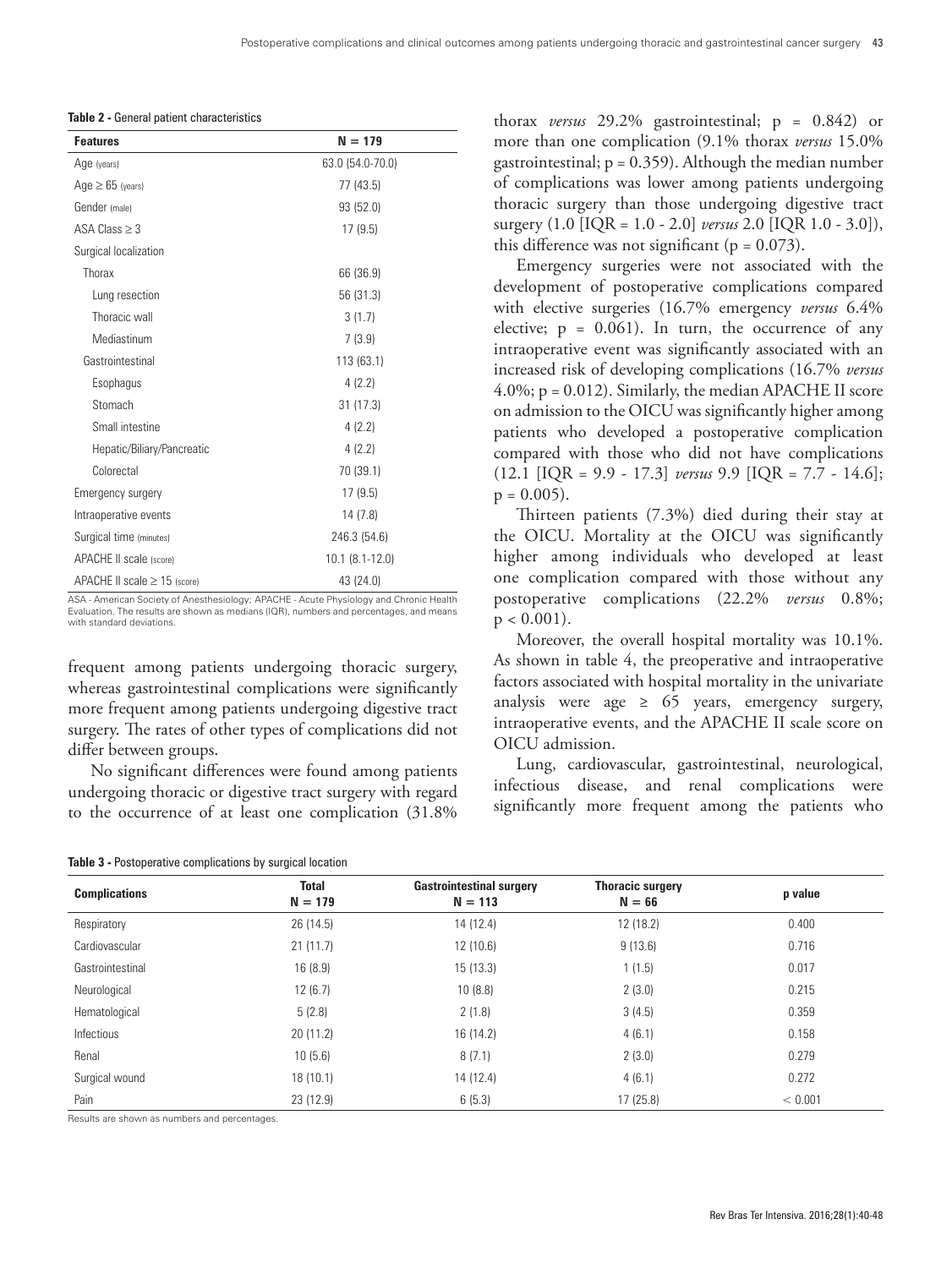|  | <b>Table 4 - Preoperative and intraoperative factors associated with hospital mortality</b> |  |  |  |
|--|---------------------------------------------------------------------------------------------|--|--|--|
|--|---------------------------------------------------------------------------------------------|--|--|--|

| <b>Variables</b>                  | <b>Deaths</b><br>$N = 18$ | <b>Alive</b><br>$N = 161$ | p value |
|-----------------------------------|---------------------------|---------------------------|---------|
| Age (years)                       | 67 (53.0-73.8)            | 62 (54-70)                | 0.152   |
| $Age \geq 65$ (years)             | 13 (72.2)                 | 64 (40.3)                 | 0.019   |
| Gender (male)                     | 11(61.1)                  | 82 (50.9)                 | 0.568   |
| ASA class $\geq$ 3                | 4(22.2)                   | 13(8.1)                   | 0.091   |
| Surgical localization             |                           |                           | 0.106   |
| Thorax                            | 3(16.7)                   | 63 (39.1)                 |         |
| Gastrointestinal                  | 15(83.3)                  | 98 (60.9)                 |         |
| Emergency surgery                 | 6(33.3)                   | 11(6.8)                   | 0.003   |
| Intraoperative events             | 5(27.8)                   | 9(5.6)                    | 0.007   |
| Surgical time (minutes)           | 249.1 (60.3)              | 238.8 (42.4)              | 0.489   |
| APACHE II scale (score)           | 15 (10.7-21.6)            | $10.4(7.9-14.6)$          | 0.003   |
| APACHE II scale $\geq$ 15 (score) | 9(50.0)                   | 34(21.1)                  | 0.016   |

ASA - American Society of Anesthesiology; APACHE - Acute Physiology and Chronic Health Evaluation. The results are shown as medians (IQR), numbers and percentages, and means with standard deviations.

died in hospital compared with those discharged from the hospital according to the univariate analysis (Table 5). After adjusting for covariates, the multivariate logistic regression models found that the same types of complications (excluding neurological complications) were independent risk factors for hospital death (Table 5). Table 5 also shows that all of the models used to assess the influence of postoperative complications on hospital mortality showed significant goodness of fit according to the Hosmer-Lemeshow test (p-value  $\geq 0.05$ ).

The median OICU stay was 3.0 days (IQR = 3.0 - 5.0 days), whereas the median hospital stay was 8.0 days  $(IQR = 7.0 - 11.0 \text{ days})$ . The OICU stay was significantly longer for patients who presented with postoperative complications than those without postoperative complications (median =  $5.0$  days [IQR =  $3.0 - 10.25$ ] days] *versus* 3.0 days [IQR = 2.0 - 4.0 days]; p < 0.001).

Moreover, significant differences were not found with regard to the hospital stays between patients with and without postoperative complications (median of complications = 9.0 days [IQR = 7.0 - 14.0 days] *versus* no complications =  $8.0$  days [IQR =  $6.0$  -  $11.0$  days]; p = 0.096). The Kaplan-Meier analysis showed that patients who presented with complications were more likely to stay in the hospital; this finding was particularly salient after the  $10<sup>th</sup>$  day in the hospital (Figure 2A). The same finding was true for the group of discharged patients (Figure 2B).

**Table 5 -** The influence of postoperative complications on hospital mortality

|                     | Univariate analysis       |                     |          | Multivariate analysis*  |          |                                                 |
|---------------------|---------------------------|---------------------|----------|-------------------------|----------|-------------------------------------------------|
| <b>Complication</b> | <b>Deaths</b><br>$N = 18$ | Living<br>$N = 161$ | p value  | <b>OR</b> t<br>(95%CI)  | p value  | <b>Hosmer-Lemeshow</b><br>$(\chi^2)$ ; p value) |
| Respiratory         | 12(66.7)                  | 14(8.7)             | < 0.0001 | 18.68 (5.59 - 62.39)    | < 0.0001 | 7.31; 0.504                                     |
| Cardiovascular      | 6(33.3)                   | 15(9.3)             | 0.009    | $5.06(1.49 - 17.13)$    | 0.009    | 7.64; 0.469                                     |
| Gastrointestinal    | 10(55.6)                  | 6(3.7)              | < 0.0001 | 26.09 (6.80 - 100.16)   | < 0.0001 | 6.50; 0.591                                     |
| Neurological        | 5(27.8)                   | 7(4.3)              | 0.003    | $3.66$ $(0.86 - 15.60)$ | 0.079    | 6.96: 0.541                                     |
| Hematological       | 1(5.6)                    | 4(2.5)              | 0.415    | $2.76$ (0.28 - 27.60)   | 0.389    | 4.72: 0.787                                     |
| Infectious          | 11(61.1)                  | 9(5.6)              | < 0.0001 | $20.55(5.99 - 70.56)$   | < 0.0001 | 4.30: 0.829                                     |
| Renal               | 6(33.3)                   | 4(2.5)              | < 0.0001 | 18.27 (3.88 - 83.35)    | < 0.0001 | 7.36; 0.492                                     |
| Surgical wound      | 4(22.2)                   | 14(8.7)             | 0.111    | $2.15(0.40 - 10.15)$    | 0.223    | 4.55: 0.809                                     |
| Pain                | 5(27.8)                   | 18 (11.2)           | 0.076    | $2.31$ (0.54 - 12.32)   | 0.296    | 4.63:0.799                                      |

OR - odds ratio; CI - confidence interval. \* Multivariate logistic regression analysis. † Adjusted for intraoperative events and APACHE II score on hospitalization at UCIO. The results are shown as numbers and percentages.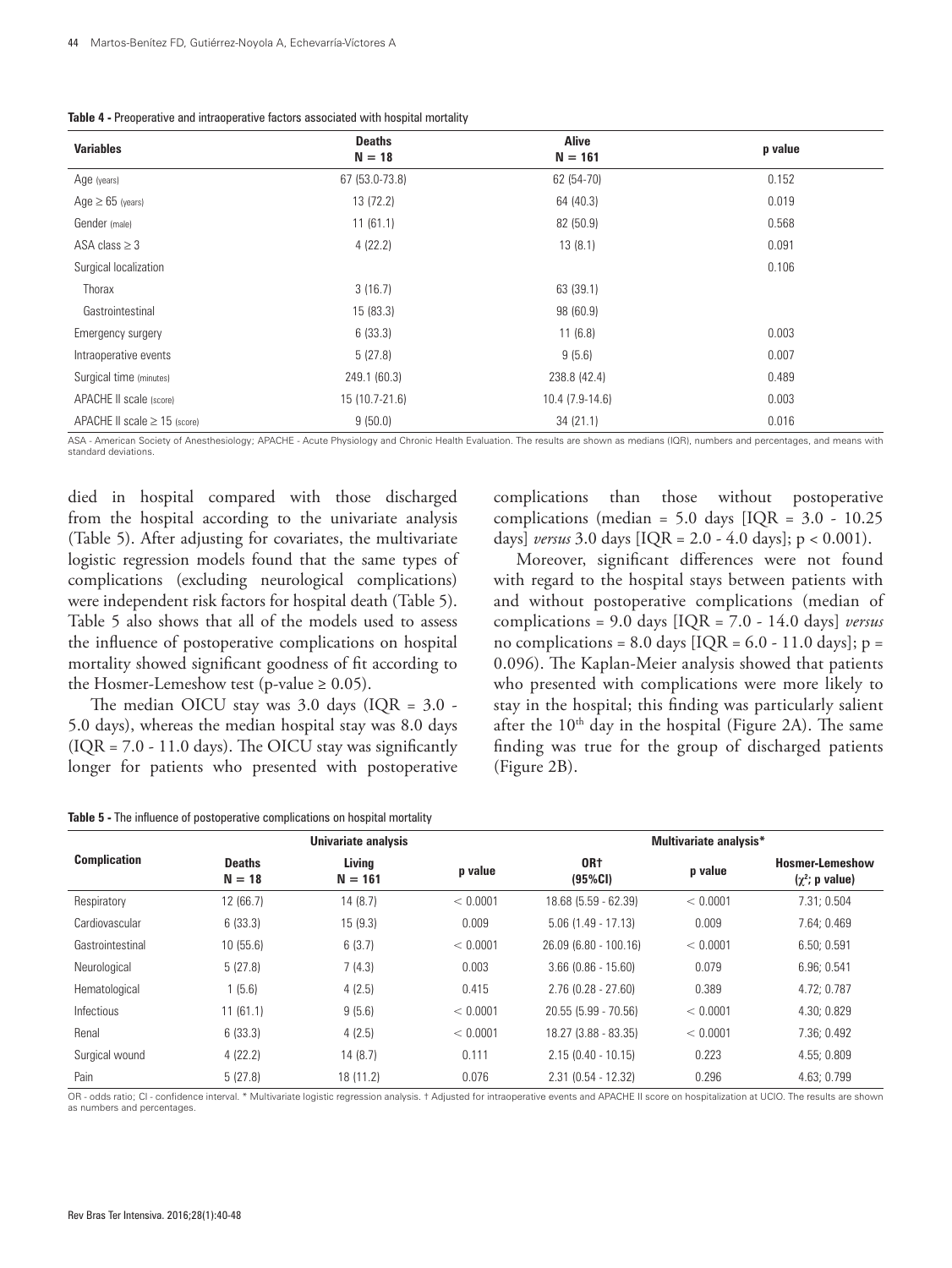

**Figure 2 -** Kaplan-Meier curves for hospital stay depending on the presence of postoperative complications. A) all patients; B) discharged patients; and C) patient deaths. Postop. compl. - postoperative complications.

#### **DISCUSSION**

Patients who undergo surgery are a particularly sensitive population because of the occurrence of complications that have great psychological and emotional effects. Furthermore, these situations demand extra effort and coordinated work among the healthcare staff as well as additional hospital costs.<sup>(19)</sup>

Thoracic and gastrointestinal surgeries are the most common procedures among patients with cancer. The current study assessed the influence of postoperative complications on hospital mortality and length of stay. This research has the strength of being prospective, and the evaluation of postoperative complications was performed using the POMS, which was previously used for different scenarios.<sup>(17,18)</sup> Both of these elements minimize sources of bias. The sample size and the fact that the study was conducted at a single specialized center might limit the generalization of the results.

The major findings of this study are that respiratory, cardiovascular, gastrointestinal, infectious and renal complications are independently associated with hospital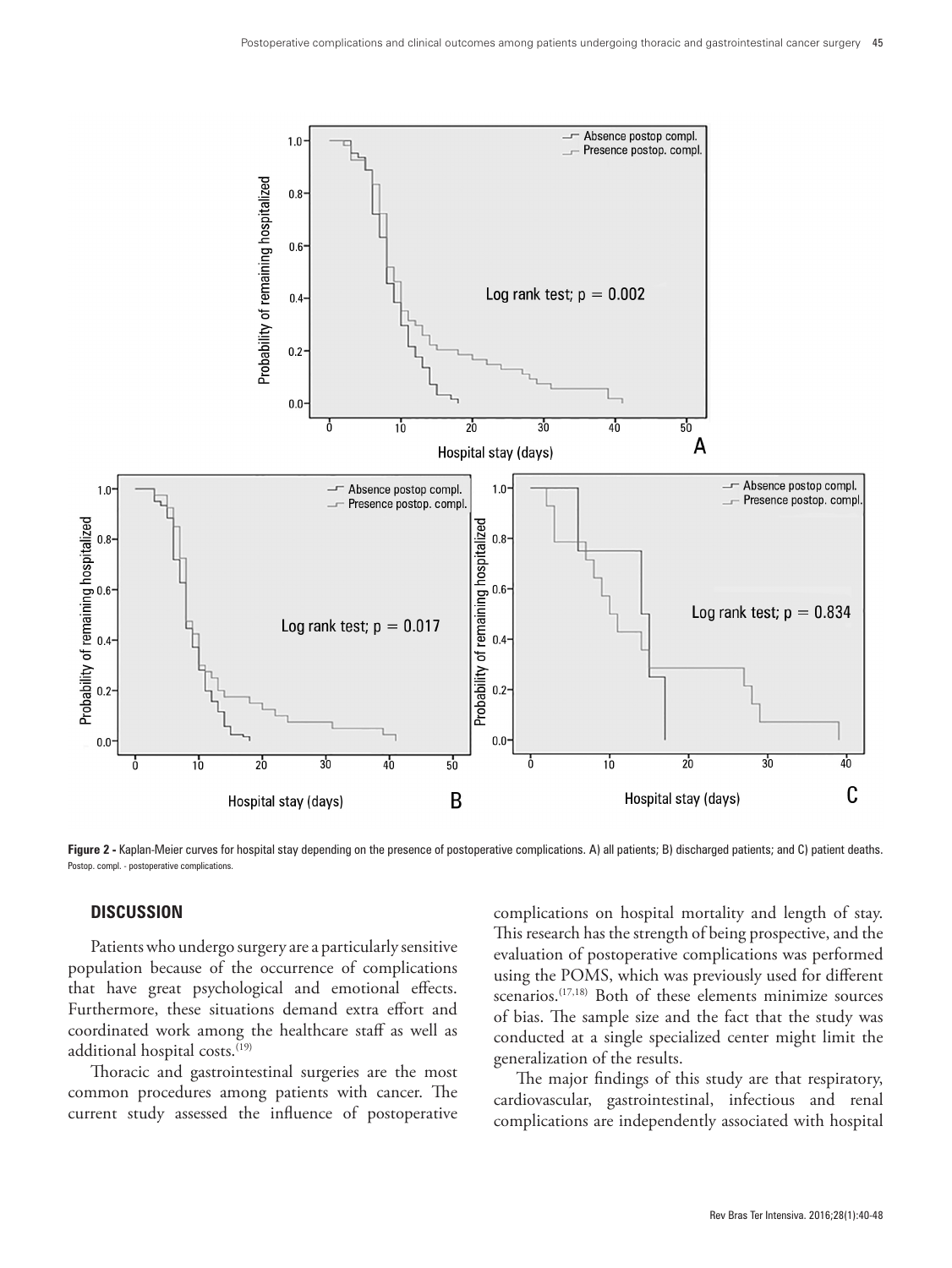mortality. Another significant result was that the presence of at least one complication was associated with a greater likelihood of staying in the hospital.

Mortality and prolonged postoperative stays are most likely necessarily associated with the development of complications; however, the magnitude of this effect might vary depending on the type of complication, a possibility that we aimed to prove in this study. Other authors have previously noted the association between postoperative complications and adverse clinical outcomes. Borja-Cacho et al.<sup> $(20)$ </sup> found that 87% of patients undergoing thoracic or abdominal cancer surgery died, whereas 56% of patients with a prolonged hospital stay had some type of complication. Davies et al.<sup>(18)</sup> validated the POMS using 362 patients undergoing abdominal surgery, of whom 75% underwent gastrointestinal surgery, and found that the occurrence of complications significantly prolonged hospital stays.

The negative effects of postoperative complications are not necessarily immediate or short term. Moonesinghe et al.(21) used the POMS to evaluate the postoperative complications following different surgical specialties and found that these complications were strongly associated with mortality at three years. Similarly, the time complication was associated with longer hospital stays.

An understanding of the clinical implications of postoperative complications requires an understanding of the effect of each specific type of complication. For example, Fleisher and Linde-Zwirble found that lung and cardiovascular complications were present in 20.8% and 2.9% of patients undergoing gastrointestinal surgery, respectively; however, these complications accounted for 64% and 4% of all hospital deaths.<sup>(19)</sup> Although we found fewer lung complications and more cardiovascular complications, their effects on hospital mortality were high for both. This finding is most likely because of the distribution of each particular type of complication within each group in addition to the features of the sample and the protocols for managing the complications at each center.

The results concerning gastrointestinal complications were similar to those reported by other authors.<sup>(22,23)</sup> In addition, the Kidney Disease: Improving Global Outcomes (KDIGO) Acute Kidney Injury Work Group recognized surgery as a major risk factor for acute renal failure,  $(24)$  whereas (consistent with our study) Hoste et al.<sup>(25)</sup> showed that acute renal failure increased hospital mortality among patients undergoing surgery, especially those with infections.

Infections represent a significant aspect in the evaluation of postoperative clinical outcomes, primarily because of the epidemiological implications involved. Avritscher et al.<sup>(26)</sup> reported an infection rate among patients receiving thoracic or gastrointestinal cancer surgeries similar to that found in our study; likewise, they showed that infections were significantly associated with increased mortality and longer hospital stays. These results coincide with those for patients undergoing surgery who were admitted to surgical ICUs.<sup>(27,28)</sup> Adherence to postoperative infection prevention programs can help reduce the incidence of infection and improve clinical outcomes.<sup>(29)</sup>

Postoperative morbidity and mortality rates often vary across different hospitals and healthcare systems, including within the context of critical care.<sup>(30,31)</sup> Some complications are difficult to avoid, particularly among high-risk patients with multiple comorbidities. However, the frequencies of complications and mortality can be reduced by improving the structure and process of healthcare. The implementation of therapeutic strategies such as goal-directed fluid therapy,  $(32,33)$  enhanced recovery after surgery programs,  $(34,35)$  and expanding the provision of critical care services enables a greater number of highrisk patients to be managed with intensive monitoring and treatment. These measures can help to improve postoperative clinical outcomes.

# **CONCLUSIONS**

The current research shows that the lung, cardiovascular, gastrointestinal, infectious disease, and renal complications following surgeries for thorax or digestive tract cancers are associated with increased hospital mortality. Similarly, the occurrence of any postoperative complication increases the likelihood of remaining hospitalized. The systematic use of complications to indicate postoperative clinical outcomes is suggested. The current results suggest the need for additional studies aimed at implementing changes to the structure and processes related to healthcare to reduce postoperative morbidity and mortality. These changes might be feasible by conducting a clinical trial showing that the execution of a prevention protocol reduces the incidence of complications and mortality.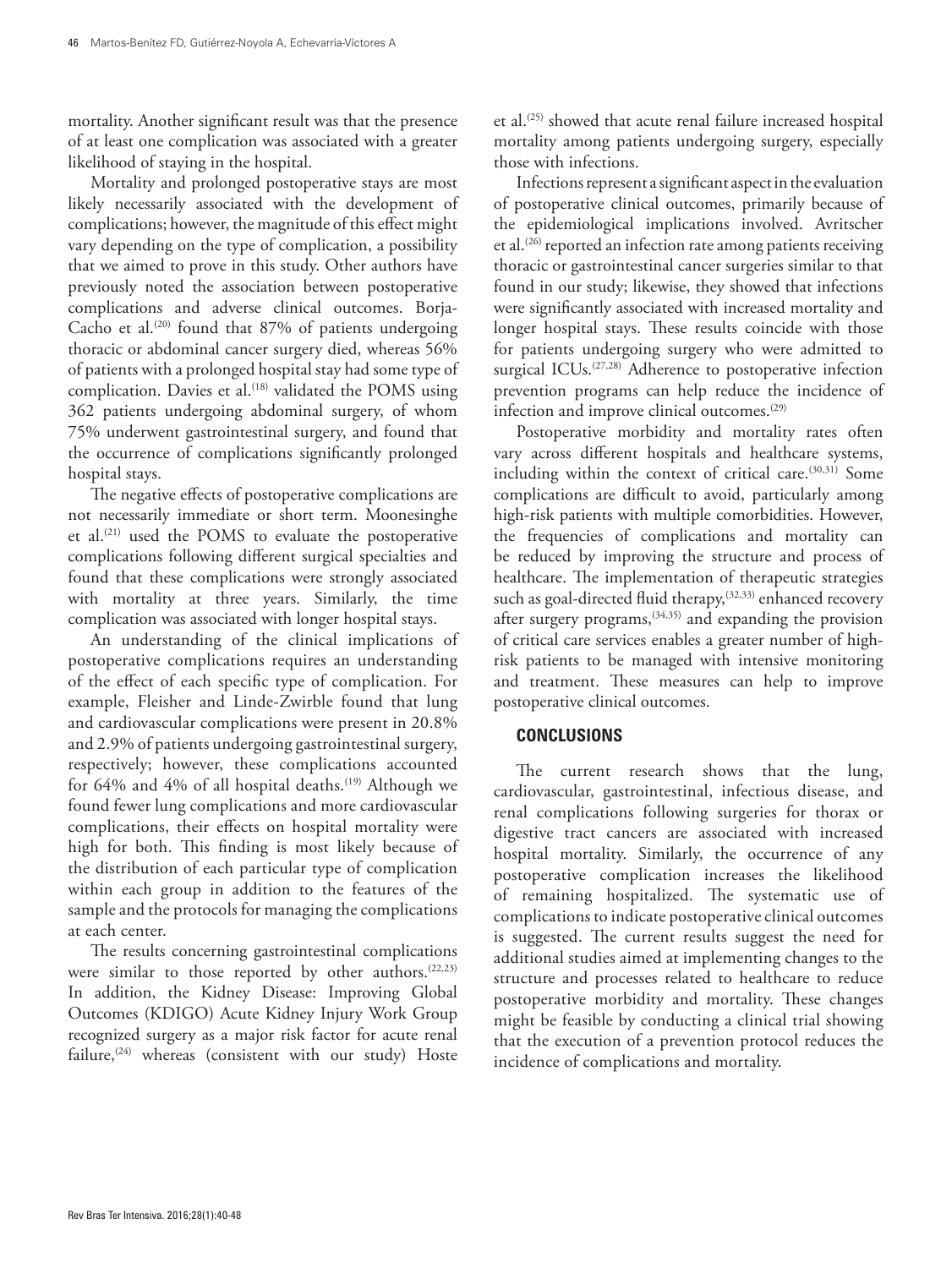#### **RESUMEN**

**Objetivo:** Determinar la influencia de las complicaciones postoperatorias sobre los resultados clínicos en pacientes operados por cáncer torácico y gastrointestinal.

**Métodos:** Se realizó un estudio de cohorte prospectivo de 179 pacientes consecutivos que fueron operados de tórax o vías digestivas por cáncer y admitidos en una unidad de cuidados intensivos oncológicos. Se evaluó la incidencia de las complicaciones postoperatorias mediante el *Postoperative Morbidity Survey* y su influencia sobre la mortalidad y estadía hospitalaria.

**Resultados:** Se presentaron complicaciones postoperatorias en 54 sujetos (30,2%); las más frecuentes fueron las pulmonares (14,5%), el dolor (12,9%), las cardiovasculares (11,7%), las infecciosas (11,2%) y las de la herida quirúrgica (10,1%). En el análisis multivariado de regresión logística las complicaciones pulmonares (OR 18,68; IC95% 5,59 - 62,39; p < 0,0001),

# **REFERENCES**

- 1. Vineis P, Wild CP. Global cancer patterns: causes and prevention. Lancet. 2014;383(9916):549-57.
- 2. Cavalli F. An appeal to world leaders: stop cancer now. Lancet. 2013;381(9865):425-6.
- 3. Cuba. Ministerio de Salud Pública. Dirección Nacional de Registros Médicos y Estadísticas de Salud. Anuario Estadístico de Salud 2013. La Habana: Ministerio de Salud Pública de Cuba; 2014 (consultado 2015 Ago. 15). Disponible en: http://www.sld.cu/sitios/dne/
- 4. Allemani C, Weir HK, Carreira H, Harewood R, Spika D, Wang XS, Bannon F, Ahn JV, Johnson CJ, Bonaventure A, Marcos-Gragera R, Stiller C, Azevedo e Silva G, Chen WQ, Ogunbiyi OJ, Rachet B, Soeberg MJ, You H, Matsuda T, Bielska-Lasota M, Storm H, Tucker TC, Coleman MP; CONCORD Working Group. Global surveillance of cancer survival 1995-2009: analysis of individual data for 25,676,887 patients from 279 population-based registries in 67 countries (CONCORD-2). Lancet. 2015;385(9972):977- 1010. Erratum in Lancet. 2015;385(9972):946.
- 5. Zegers M, de Bruijne MC, de Keizer B, Merten H, Groenewegen PP, van der Wal G, et al. The incidence, root-causes, and outcomes of adverse events in surgical units: implication for potential prevention strategies. Patient Saf Surg. 2011;5:13.
- 6. Ricciardi R, Roberts PL, Read TE, Hall JF, Marcello PW, Schoetz DJ. Which adverse events are associated with mortality and prolonged length of stay following colorectal surgery? J Gastrointest Surg. 2013;17(8):1485-93.
- 7. Brown SR, Mathew R, Keding A, Marshall HC, Brown JM, Jayne DG. The impact of postoperative complications on long-term quality of life after curative colorectal cancer surgery. Ann Surg. 2014;259(5):916-23.
- 8. Vascular Events in Noncardiac Surgery Patients Cohort Evaluation (VISION) Study Investigators, Devereaux PJ, Chan MT, Alonso-Coello P, Walsh M, Berwanger O, Villar JC, et al. Association between postoperative troponin levels and 30-day mortality among patients undergoing noncardiac surgery. JAMA. 2012;307(21):2295-304. Erratum in JAMA. 2012;307(24):2590.
- 9. Vaid S, Bell T, Grim R, Ahuja V. Predicting risk of death in general surgery patients on the basis of preoperative variables using American College of Surgeons National Surgical Quality Improvement Program Data. Perm J. 2012;16(4):10-7.

cardiovasculares (OR 5,06; IC95% 1,49 - 17,13; p = 0,009), gastrointestinales (OR 26,09; IC95% 6,80 - 100,16; p < 0,0001), infecciosas (OR 20,55; IC95% 5,99 - 70,56; p < 0,0001) y renales (OR 18,27; IC95% 3,88 - 83,35; p < 0,0001) se relacionaron de forma independiente con la mortalidad hospitalaria. La ocurrencia de al menos una complicación incrementó la probabilidad de permanecer hospitalizado (Log Rank test; p = 0,002).

**Conclusiones:** Las complicaciones postoperatorias son trastornos frecuentes y asociados con malos resultados clínicos, por lo que se deben realizar cambios estructurales y de proceso para reducir la morbilidad y mortalidad postoperatorias.

**Descriptores:** Neoplasias gastrointestinales/cirugía; Neoplasias gastrointestinales/complicaciones; Neoplasias torácicas/ cirugía; Neoplasias torácicas/complicaciones; Complicaciones postoperatorias; Mortalidad hospitalaria; Estadía hospitalaria; Resultado del tratamiento

- 10. Raval MV, Cohen ME, Ingraham AM, Dimick JB, Osborne NH, Hamilton BH, et al. Improving American College of Surgeons National Surgical Quality Improvement Program risk adjustment: incorporation of a novel procedure risk score. J Am Coll Surg. 2010;211(6):715-23.
- 11. Maile MD, Engoren MC, Tremper KK, Jewell E, Kheterpal S. Worsening preoperative heart failure is associated with mortality and noncardiac complications, but not myocardial infarction after noncardiac surgery: a retrospective cohort study. Anesth Analg. 2014;119(3):522-32.
- 12. Wu CC, Hsu TW, Chang CM, Yu CH, Lee CC. Age-adjusted Charlson comorbidity index scores as predictor of survival in colorectal cancer patients who underwent surgical resection and chemoradiation. Medicine (Baltimore). 2015;94(2):e431.
- 13. Moreno RP, Pearse R, Rhodes A; European Surgical Outcomes Study (EuSOS) Group of the European Society of Intensive Care Medicine and EuropeanSociety of Anaesthesiology Trials Groups. American Society of Anesthesiologists Score: still useful after 60 years? Results of the EuSOS Study. Rev Bras Ter Intensiva. 2015;27(2):105-12.
- 14. Kazaryan AM, Røsok BI, Edwin B. Morbidity assessment in surgery: refinement proposal based on a concept of perioperative adverse events. ISRN Surg. 2013;2013:625093.
- 15. Vincent JL, Moreno R. Clinical review: scoring systems in the critically ill. Crit Care. 2010;14(2):207.
- 16. Shah N, Hamilton M. Clinical review: Can we predict which patients are at risk of complications following surgery? Crit Care. 2013;17(3):226.
- 17. Grocott MP, Browne JP, Van der Meulen J, Matejowsky C, Mutch M, Hamilton MA, et al. The Postoperative Morbidity Survey was validated and used to describe morbidity after major surgery. J Clin Epidemiol. 2007;60(9):919-28.
- 18. Davies SJ, Francis J, Dilley J, Wilson RJ, Howell SJ, Allgar V. Measuring outcomes after major abdominal surgery during hospitalization: reliability and validity of the Postoperative Morbidity Survey. Perioper Med (Lond). 2013;2(1):1.
- 19.Fleisher LA, Linde-Zwirble WT. Incidence, outcome, and attributable resource use associated with pulmonary and cardiac complications after major small and large bowel procedures. Perioper Med (Lond). 2014;3:7.
- 20. Borja-Cacho D, Parsons HM, Habermann EB, Rothenberger DA, Henderson WG, Al-Refaie WB. Assessment of ACS NSQIP's predictive ability for adverse events after major cancer surgery. Ann Surg Oncol. 2010;17(9):2274-82.